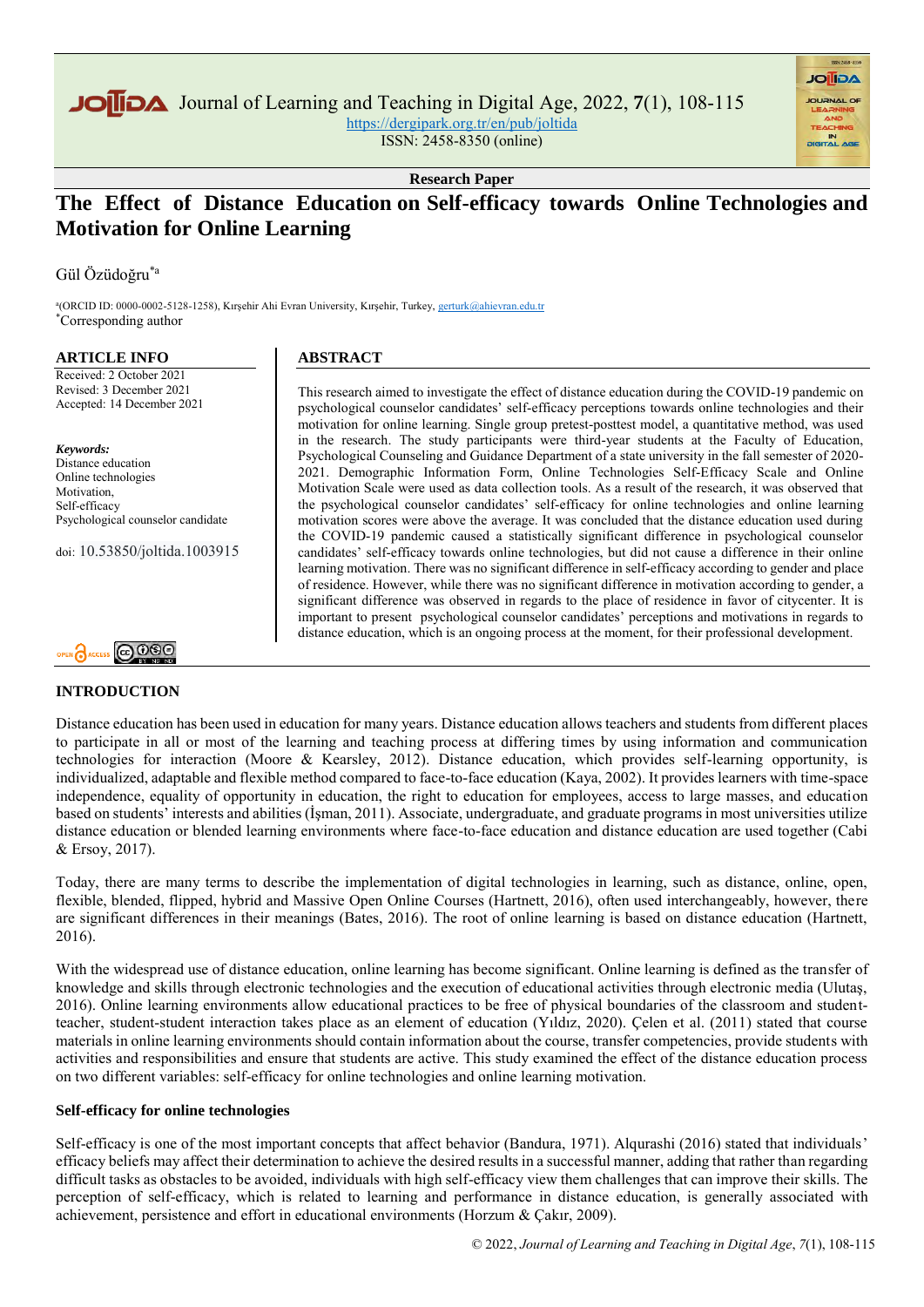Online learning activities require a high level of digital literacy and knowledge and skills to use various digital technologies necessary for interaction and communication in online learning environments (Sun & Rogers, 2021). Learners should be able to use online technologies comprehensively to participate in online learning, including how to use the internet, sending and receiving emails, participating in online discussions, accessing course materials, and returning homework (Lee, 2015; Wang et al., 2013). Students' self-efficacy beliefs regarding their online learning capacities are an important part of their online learning competencies (Sun & Rogers, 2021).

Self-efficacy is important for learning environments. Since deficiencies in knowledge and skills will hinder online learning, students' online learning self-efficacy is a critical element in measuring student readiness for online learning (Sun & Rogers, 2021). Alqurashi (2016) examined the studies on self-efficacy in online learning environments from 1997 to 2015 and emphasized the need for further research on self-efficacy in online learning environments. Peechapol et al. (2018) examined the studies between 2005 and 2017 in their research and reported that the factors affecting self-efficacy in online learning were learning motivation and attitude, online learning experience and knowledge, feedback and reward, communication and interaction, and social impact. Alemayehu and Chen (2021) found that self-efficacy, motivation and self-monitoring were effective on learning engagement in online learning environments. Murphy and Alexander (2000) regarded self-efficacy as one of the important concepts in studies on motivation in relation to academic achievement. Self-efficacy is one of the key aspects of motivation, a factor required in online learning (Zimmerman & Kollikowichi 2016). Chang et al. (2014) concluded in their research that university students' internet self-efficacy is a factor affecting their motivation.

## **Online learning motivation**

Motivation is defined as the desire or tendency guiding people to perform a specific behavior. (Özbaşı et al., 2018). Learning motivation can be defined as a comprehensive incentive for students to perform behaviors and learning activities to achieve desired goals (Apriana & Hidajat, 2020). Motivation plays a key role in developing and maintaining a sense of community in addition to ensuring learning and achievement in online contexts, (Harnett, 2016). Li and Tsai (2017) found that students' behavior is related to their motivation in online learning environments.

The design of the learning environment is also an important issue for motivation in online learning environments. Understanding students' motivation and what they expect to gain from a course affect the design of the program of that course (Bates, 2016). The ARCS (Attention, Relevance, Confidence, and Satisfaction) Model, which takes its foundation from the expectation value theory, is a method for developing instructional materials from a motivational point of view by emphasizing the importance of motivation on learning (Keller, 1987). Such instructional design approaches are crucial in developing an understanding of motivation in online learning environments (Hartnett, 2016).

Undoubtedly, psychological counseling services of institutions play an important role in the successful execution of distance education processes. In order to support the continuity of learners and to ensure that educational goals are achieved, guidance and psychological counseling services should improve their practices during the course process, post-lesson and evaluation processes (Özer, 2020). It was found that the students had various difficulties in regards to learning and experienced stress, loneliness, anxiety, etc. in the distance education they were given during the COVID-19 pandemic (Apriyanti, 2020; Muslimin & Harintama, 2020). Psychological counseling and guidance service practises developed by identifying the needs and expectations of learners in distance education processes are important to provide functional services suitable to meet individual differences (Özer, 2020). In this case, school psychological counselors have a great role to play. In addition, online psychological counseling has become widespread as a result of the demands of today's learners to use technology for the purpose of receiving psychological support (Zeren, 2017).

In their studies, Tuzgöl Dost and Keklik (2012) and Parmaksız and Gök (2018) found that one of the reasons for the difficulties encountered by the school counselors in their profession was insufficient practice opportunities during their undergraduate education. For this reason, it is important for psychological counselors to have sufficient experiences in their undergraduate training. It will be beneficial to train psychological counselors during pre-service training with experience in distance education and competence and motivation in online technologies since they will have to use these technologies in their professional lives upon graduation. The distance education processes consist of online courses as well as online psychological counseling services. Hence, psychological counselor candidates' self-efficacy and online learning motivation for the technologies they need to communicate with their students during the distance education processes become significant.

This research aimed to investigate the effect of distance education used during the COVID-19 pandemic on psychological counselor candidates' self-efficacy perceptions towards online technologies and their online learning motivation. The research problem is as follows: "Does the distance education utilized during the COVID-19 pandemic have an effect on psychological counselor candidates' self-efficacy perceptions towards online technologies and their motivation for online learning?". The sub-problems of the study are listed below;

- 1. Does distance education have an effect on psychological counselor candidates' self-efficacy for online technologies?
- 2. Does psychological counselor candidates' self-efficacy for online technologies differ according to gender?
- 3. Does psychological counselor candidates' self-efficacy for online technologies differ according to place of residence?
- 4. Does distance education have an effect on psychological counselor candidates' online learning motivation?
- 5. Does psychological counselor candidates' online learning motivation differ according to gender?
- 6. Does psychological counselor candidates' online learning motivation differ according to place of residence?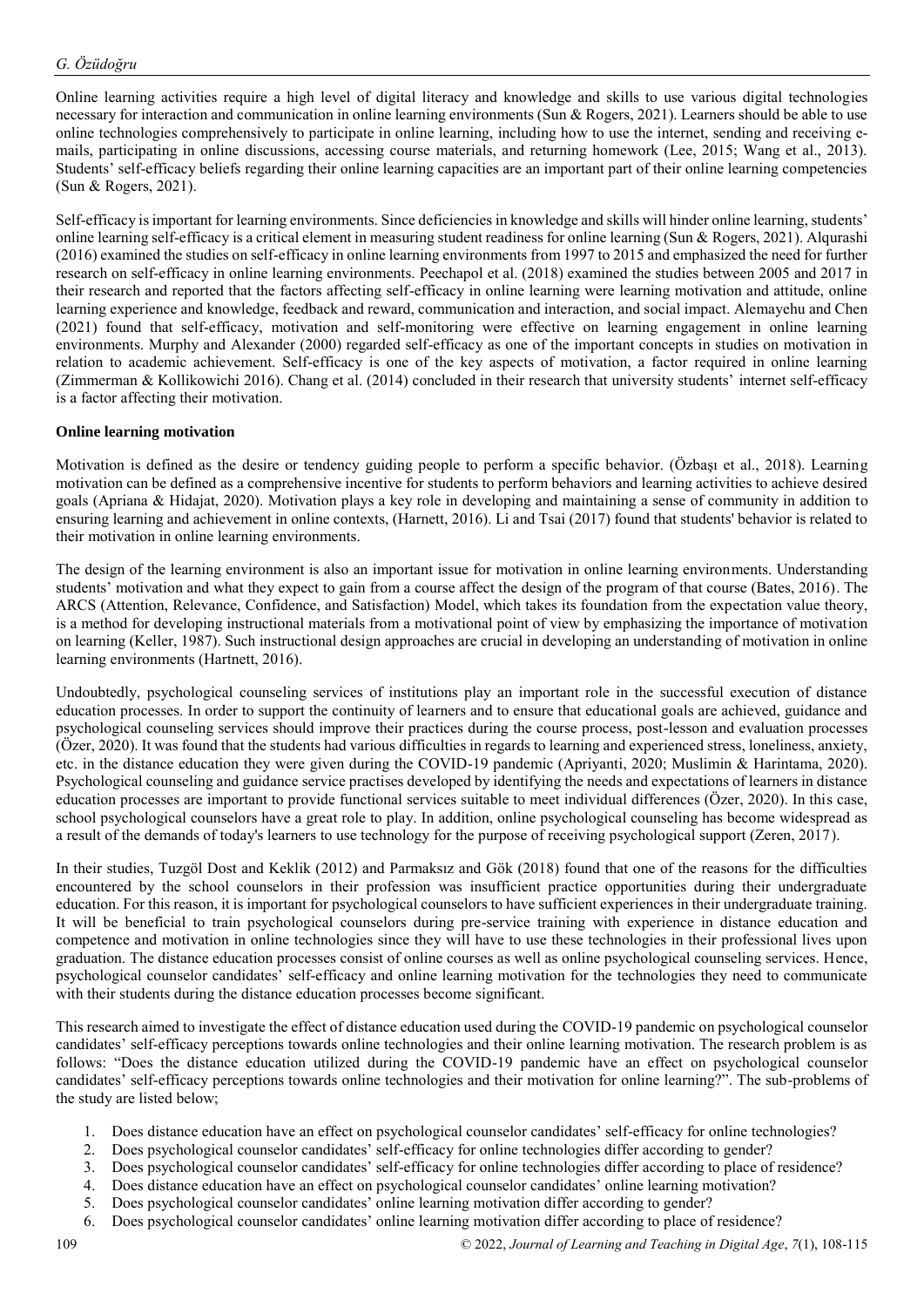## **METHOD**

## **Research model**

The research utilized a single group pretest-posttest design, which is one of the quantitative methods. This is - an ideal method to examine the change in a specific group over a period of time when it would be difficult to find a control group (Creswell, 2012). It was not possible to form a control group because the university solely used distance education at the time of the research. Psychological counselor candidates completed their courses, exams and homework in a distance education environment. The courses were taught asynchronously through the university's learning management system and synchronously through a simultaneous conference system integrated into it. In addition to the weekly live lessons, the lecture notes were uploaded to the system every week by the lecturers.

## **Participants**

The participants of the research were the third-year students in the Department of Psychological Counseling and Guidance, at a faculty of education in a state university. Table 1 presents the distribution of students based on their demographic data.

| Gender                            | N              | $\frac{6}{6}$ |
|-----------------------------------|----------------|---------------|
| Female                            | 40             | 63.5          |
| Male                              | 23             | 36.5          |
| Total                             | 63             | 100           |
| Device used for online education  | N              | $\frac{0}{0}$ |
| Smartphone                        | 35             | 55.6          |
| Computer                          | 28             | 44.4          |
| Total                             | 63             | 100           |
| Average duration for device use   | N              | $\frac{0}{0}$ |
| Less than 1 hour                  | 1              | 1.6           |
| 1-3 hours                         | 9              | 14.3          |
| 3-5 hours                         | 24             | 38.1          |
| 5-7 hours                         | 18             | 28.6          |
| More than 7 hours                 | 11             | 17.5          |
| Total                             | 63             | 100           |
| Average duration for Internet use | N              | $\frac{0}{0}$ |
| Less than 1 hour                  | $\overline{2}$ | 3.2           |
| 1-3 hours                         | 25             | 39.7          |
| 3-5 hours                         | 20             | 31.7          |
| 5-7 hours                         | 12             | 19.0          |
| More than 7 hours                 | 4              | 6.3           |
| Total                             | 63             | 100           |
| Place of residence                | N              | $\frac{0}{0}$ |
| Village                           | 12             | 19.0          |
| District                          | 18             | 28.6          |
| City center                       | 33             | 52.4          |
| Total                             | 63             | 100           |

**Table 1.** Distribution of participants by demographic data

Table 1 shows that the majority of the participants were female and the device mostly used during distance education was smartphone. While participants' average daily device usage time for distance education was 3-5 hours at the most, their internet usage time was 1-3 hours at the most. According to the place of residence, the majority of them resided in the citycenter.

# **Data collection tools**

Demographic Information Form, Online Technologies Self-Efficacy Scale and Online Motivation Scale were used to collect data.

**Demographic Information Form:** The form that contains information about the gender of the participants, the devices they used for the lessons, the frequency of daily device and internet use for the lessons and their place of residence during the distance education process.

**Online Technologies Self-Efficacy Scale (OTSES):** The 29-item, 5-point Likert type scale was developed by Miltiadou and Yu (2000) and adapted into Turkish by Horzum and Çakır (2009). The validity and reliability studies of the scale were carried out with university students. As a result of reliability analysis, exploratory and confirmatory factor analysis, it was concluded that the scale is valid and reliable with four dimensions: internet competencies (9 items, reliability: 0.89), synchronous interaction (4 items,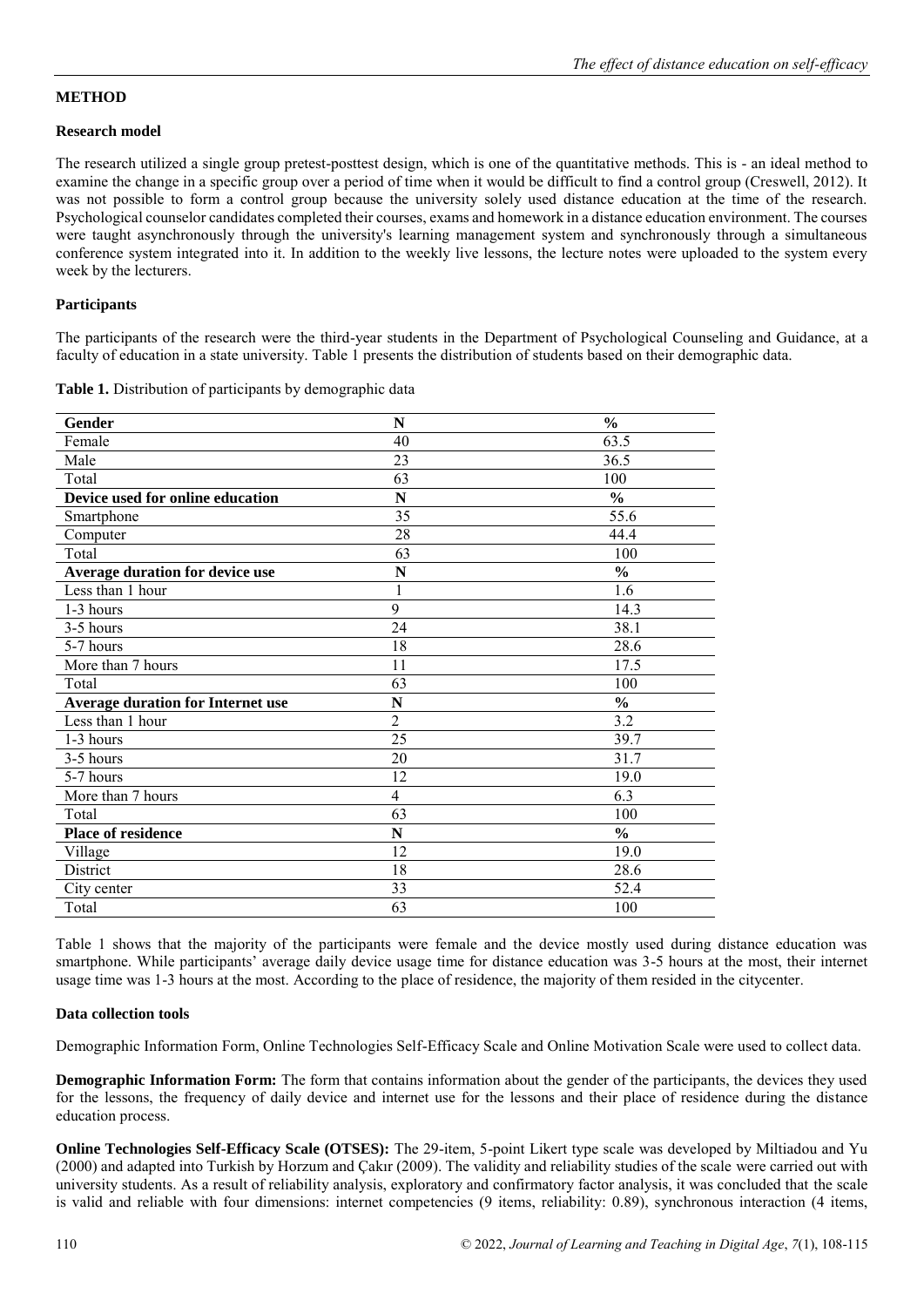reliability: 0.85), asynchronous interaction I (9 items, reliability: 0.90) and asynchronous interaction II (7 items, reliability: 0.89). The overall reliability of the scale is 0.94.

**Online Learning Motivation Scale (OLMS):** The 28-item, 7-point Likert type scale was developed by Chen and Jang (2010) and adapted into Turkish by Özbaşı et al. (2018). The validity and reliability studies were carried out with university students. As a result of reliability analysis, exploratory and confirmatory factor analysis, it was concluded that the scale is valid and reliable with seven dimensions: intrinsic motivation to know (4 items, reliability: 0.80), intrinsic motivation to achieve (4 items, reliability: 0.90), intrinsic motivation to experience stimulation (4 items, reliability: 0.81), identified regulation (4 items, reliability: 0.84) , introjected regulation (4 items, reliability: 0.83), external regulation (4 items, reliability: 0.60), amotivation (4 items, reliability: 0.78). The overall reliability of the scale is 0.94. In the scale, 4 items are reverse. The lowest and the highest points can be obtained from the scale are 28 and 196, respectively.

## **Data collection**

Data were collected from students on a voluntary basis in the fall semester of the 2020-2021 academic year. Ethics committee approval was received for this study from the Social and Human Sciences Scientific Research and Publication Ethics Committee of Kırşehir Ahi Evran University, with the decision dated 16.10.2020 and numbered 2020/4. Posttest data were collected 12 weeks after the pretest data collection on a voluntary basis. Figure 1 shows the data collection process.



## **Figure 1.** Data Collection Process

## **Data analysis**

The kurtosis and skewness values were examined for the normality distributions of the data. The lowest value is -1,498 and the highest is 0.968. These values are in the range of +1.5, -1.5 indicates that the data show a normal distribution (Tabachnick & Fidell, 2013). Dependent samples t-test, independent samples t-test and ANOVA analysis were performed in the analysis of the data.

## **FINDINGS**

## **Findings regarding online technologies self-efficacy**

Dependent samples t-test was used to examine whether psychological counselor candidates' OTSES scores changed at the end of the distance education provided during the COVID-19 pandemic. Pretest-posttest dependent sample t-test results of for the OTSES are as in Table 2.

**Table 2.** Dependent samples t-test results for OTSES pretest-posttest scores

| <b>OTSES</b>                       | <b>Test</b> | N  | $\overline{\bm{X}}$ | S    | Sd | t        | D       |
|------------------------------------|-------------|----|---------------------|------|----|----------|---------|
| <b>Internet Competencies</b>       | Pretest     | 63 | 4.17                | 0.63 | 62 | $-.557$  | .579    |
|                                    | Posttest    | 63 | 4.22                | 0.42 |    |          |         |
| <b>Synchronous</b>                 | Pretest     | 63 | 4.10                | 0.67 | 62 | .000     | 1.000   |
| <b>Interaction</b>                 | Posttest    | 63 | 4.10                | 0.51 |    |          |         |
| <b>Asynchronous Interaction I</b>  | Pretest     | 63 | 4.07                | 0.62 | 62 | $-2.165$ | $.034*$ |
|                                    | Posttest    | 63 | 4.26                | 0.43 |    |          |         |
| <b>Asynchronous Interaction II</b> | Pretest     | 63 | 3.73                | 0.74 | 62 | $-3.338$ | $.001*$ |
|                                    | Posttest    | 63 | 4.07                | 0.54 |    |          |         |
| <b>General</b>                     | Pretest     | 63 | 4.01                | 0.57 | 62 | $-2.321$ | $.024*$ |
|                                    | Posttest    | 63 | 4.18                | 0.36 |    |          |         |

 $*_{p<.05}$ 

111 © 2022, *Journal of Learning and Teaching in Digital Age*, *7*(1), 108-115 Table 2 shows that the distance education provided during the COVID-19 pandemic caused a statistically significant difference in the psychological counselor candidates' online technologies self-efficacy perceptions  $(p<0.5)$ . While the mean OTSES score was 4.01 before distance education, it increased to 4.18 afterwards. The psychological counselor candidates' OTSES scores were above the average. When the sub-dimensions are examined, there are significant differences between the pretest and posttest in favor of the posttest in the dimensions of Asynchronous Interaction I and Asynchronous Interaction II. But, there was no significant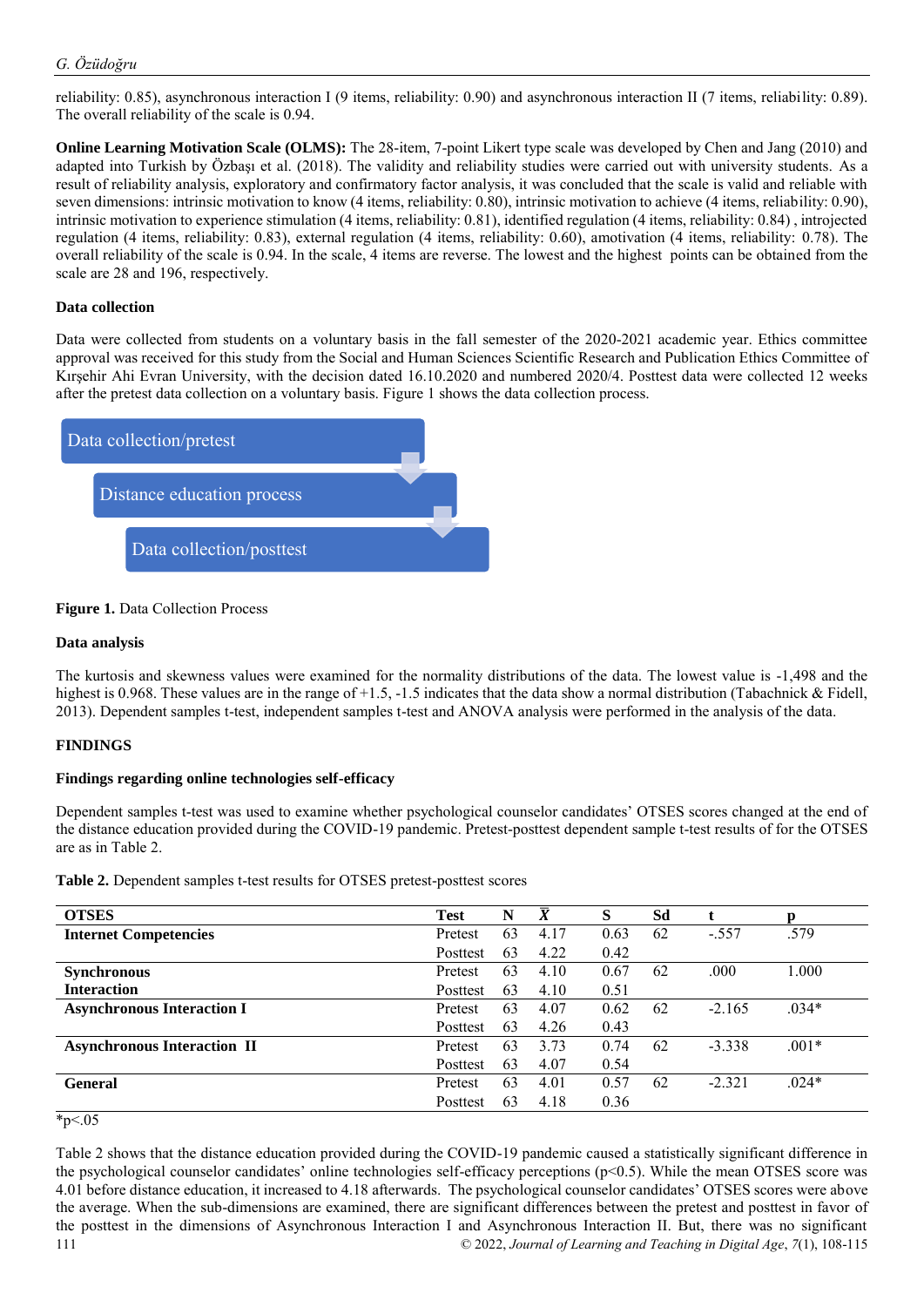difference between the pretest and posttest dimensions of Internet compenticies and Synchronus interaction (p>.05). Table 3 shows whether the psychological counselor candidates' OTSES scores differed according to gender.

| Table 3. Independent samples t-test results of OTSES scores by gender |  |  |
|-----------------------------------------------------------------------|--|--|
|-----------------------------------------------------------------------|--|--|

| <b>Gender</b>            | $\overline{\phantom{a}}$ | $\overline{\phantom{a}}$<br>. . |           | Sd  |                     |                  |  |
|--------------------------|--------------------------|---------------------------------|-----------|-----|---------------------|------------------|--|
| $\blacksquare$<br>∹emale | 40                       | $1 \Omega$<br>⊶<br>             | 0.40      | Q T | 0.272<br>∪.⊃<br>ے ، | $\sim$<br>.7.1.1 |  |
| Male                     | $\sim$<br>ر_ر            | t. I O<br>∸                     | $_{0.30}$ |     |                     |                  |  |

Table 3 shows no difference in the psychological counselor candidates' OTSES scores by gender (p>.05). The mean score of female participants was found to be higher than that of male participants, but this difference was not statistically significant. One-way ANOVA analysis was conducted to examine whether the psychological counselor candidates' OTSES scores differed according to their place of residence. Analysis results are provided in Table 4.

| <b>Place of residence</b> |    | 41   | sd   | df |       |      |
|---------------------------|----|------|------|----|-------|------|
| Village                   | ∸  | 4.00 | 0.21 | 62 | 2.046 | .138 |
| District                  | 10 | 4.19 | 0.44 |    |       |      |
| Citycenter                | ັ  | 4.24 | 0.34 |    |       |      |

**Table 4.** ANOVA results of OTSES scores by place of residence

According to Table 4, psychological counselor candidates' OTSES scores did not differ significantly according to their place of residence. While those living in the citycenter had the highest mean score and those living in the village had the lowest mean score, this difference was not statistically significant.

## **Findings regarding online learning motivation**

Dependent samples t-test was used to examine whether psychological counselor candidates' OLMS scores changed at the end of the distance education provided during the COVID-19 pandemic. Pretest-posttest dependent sample t-test results of for the OLMS are as in Table 5.

**Table 5.** Dependent samples t-test results for OLMS pretest-posttest scores

| <b>OLMS</b>                                    | <b>Test</b> | N  | $\overline{X}$ | S     | Sd |          | p    |
|------------------------------------------------|-------------|----|----------------|-------|----|----------|------|
| Intrinsic motivation to know                   | Pretest     | 63 | 18.73          | 6.78  | 62 | 0.686    | .496 |
|                                                | Posttest    | 63 | 17.95          | 6.43  |    |          |      |
| Intrinsic motivation to accomplish             | Pretest     | 63 | 15.70          | 5.73  | 62 | 0.193    | .847 |
|                                                | Posttest    | 63 | 15.52          | 5.27  |    |          |      |
| Intrinsic motivation to experience stimulation | Pretest     | 63 | 17.63          | 6.05  | 62 | 0.576    | .567 |
|                                                | Posttest    | 63 | 17.11          | 5.25  |    |          |      |
| <b>Identified regulation</b>                   | Pretest     | 63 | 18.54          | 6.74  | 62 | 1.700    | .094 |
|                                                | Posttest    | 63 | 16.68          | 5.47  |    |          |      |
| <b>Introjected regulation</b>                  | Pretest     | 63 | 14.79          | 6.16  | 62 | $-0.988$ | .327 |
|                                                | Posttest    | 63 | 15.79          | 5.24  |    |          |      |
| <b>External regulation</b>                     | Pretest     | 63 | 17.16          | 6.09  | 62 | 0.058    | .954 |
|                                                | Posttest    | 63 | 17.10          | 5.62  |    |          |      |
| <b>Amotivation</b>                             | Pretest     | 63 | 18.37          | 4.43  | 62 | 0.644    | .522 |
|                                                | Posttest    | 63 | 17.79          | 5.73  |    |          |      |
| <b>General</b>                                 | Pretest     | 63 | 120.92         | 34.78 | 62 | 0.381    | .705 |
|                                                | Posttest    | 63 | 118.70         | 31.41 |    |          |      |

Based on Table 5, the distance education provided during the COVID-19 pandemic did not cause a statistically significant difference in psychological counselor candidates' OLMS ( $p>0.5$ ). While the mean OLMS score was 120.92 before the distance education practice, it was found to be 118.7 after the process. Psychological counselor candidates' OLMS general scores were above the average. Table 6 shows whether psychological counselor candidates' OLMS scores differed according to gender.

**Table 6.** Independent samples t-test results of OLMS scores by gender

| Gender | N<br>. .   | ≂<br>$\overline{\phantom{a}}$ |                 | Sd             |              |               |  |
|--------|------------|-------------------------------|-----------------|----------------|--------------|---------------|--|
| Female | 40         | 15.68                         | 30.34           | 0 <sub>1</sub> | 1.008<br>- 1 | 210<br>. J 10 |  |
| Male   | n n<br>ر ب | 123.96                        | 22.22<br>ے کے د |                |              |               |  |

112 © 2022, *Journal of Learning and Teaching in Digital Age*, *7*(1), 108-115 Table 6 points to no difference in psychological counselor candidates' OLMS scores by gender (p>.05). The mean score of males was higher than that of females, but this difference was not statistically significant. One-way ANOVA analysis was conducted to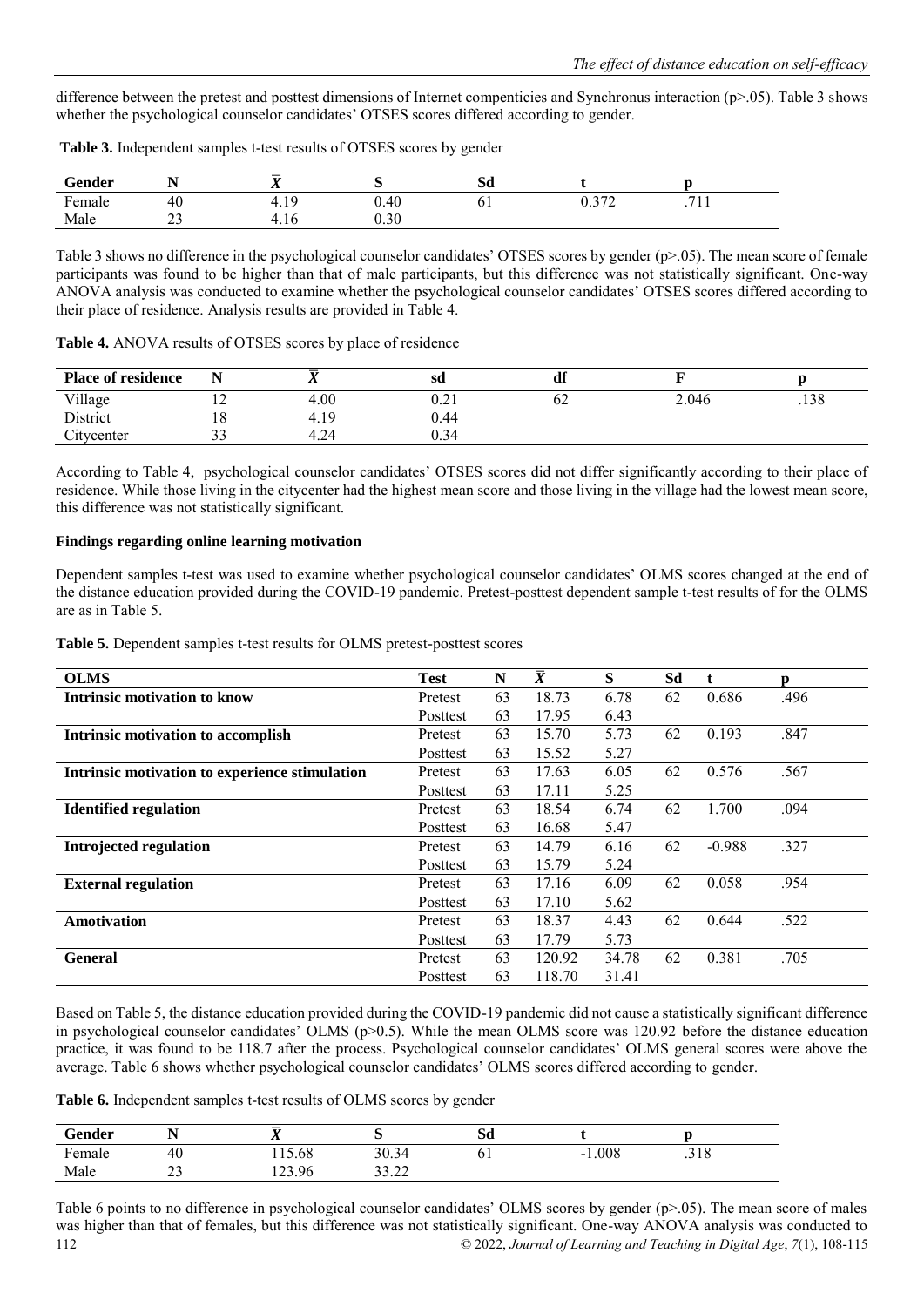examine whether psychological counselor candidates' OLMS scores differed according to their place of residence. Analysis results are provided in Table 7.

| <b>Place of Residence</b> | N  |         | sd    | df |       |         | <b>Significant Difference</b> |
|---------------------------|----|---------|-------|----|-------|---------|-------------------------------|
| Village                   | ∸  | 100.25  | 37.82 | 62 | 3.922 | $.025*$ |                               |
| District                  | 18 | 14.50   | 34.78 |    |       |         | Citycenter>Village            |
| Citycenter                | 33 | 127 70. | 23.59 |    |       |         |                               |
| $*_{p<.05}$               |    |         |       |    |       |         |                               |

**Table 7.** ANOVA results for OLMS scores by place of residence

According to Table 7, psychological counselor candidates' OLMS scores differed significantly according to their place of residence (p<.05). Examination of this difference by Tukey, one of the Post Hoc tests, showed that the difference was in favor of the citycenter.

# **CONCLUSION AND DISCUSSION**

The results of the research demonstrated that psychological counselor candidates' online technologies self-efficacy perceptions were above the average. OTSES scores significantly increased after the distance education provided during the COVID-19 pandemic. This increase may be due to the extensive use of online technologies in this process by the participants, that is, their improved experience. It was concluded that psychological counselor candidates' OTSES did not differ by gender or place of residence. Chang et al. (2014) reported that males have higher Internet self-efficacy than females while females have higher online discussion participation and final exam scores compared to males. In their research, Yıldız and Seferoğlu (2020) found that distance education university students have high self-efficacy perceptions towards online technologies. In addition,they concluded that males have higher self-efficacy perceptions for online technologies than females. In their research, Öztürk and Kert (2017) examined the effect of an online learning environment on adults' self-efficacy for online technologies. They concluded that while there was a significant difference in some areas according to the courses they attended, there was no difference in others. In a study conducted with university students for a period of time, Lee (2015) reached the conclusion that students' self-efficacy towards online technologies increased.

This study also found that psychological counselor candidates' online learning motivation scores were above average. However, no significant difference was observed in participants' OLMS scores after the distance education provided during the COVID-19 pandemic. There was a significant difference in participants' online motivation in regards to their place of residence, between those residing in the citycenter and the village. This result may be due to the fact that the residents of the village were more likely to experience technical and internet connection problems, causing the village residents to have lower motivation for online learning.

There are studies in the literature reporting that distance education has a positive or negative effect on motivation. In this study, no significant difference was observed in psychological counselor candidates' online learning motivation by gender. However, Chang et al. (2014) concluded that learning motivation in online learning environments was higher in males compared to females. Muslimin and Harintama (2020) concluded that students experienced motivation problems during the COVID-19 pandemic. The study conducted by Hebebci et al. (2020) reported that middle and high school students experienced a loss of motivation in distance education provided during the COVID-19 pandemic. In their study with high school students, Apriana and Hidajat (2020) concluded that the use of Google Classroom in teaching mathematics topics increased online learning motivation. In their research conducted with university students, Susilawati and Supriyatno (2020) reported that the use of WhatsApp during and after COVID-19 pandemic increased students' motivation to learn. Cai and Zhu (2012) stated that the online learning community project had a positive effect on university students' motivation to learn foreign languages.

The COVID-19 pandemic still continues in the world. Distance education, which is mostly used as an option in education, has become a requirement in this process. Governments have embraced online learning during the pandemic to prevent the spread of COVID-19 (Apriana & Hidajat, 2020). It can be argued that counseling services, which include psychological counseling and guidance, are important to support the permanence of distance learners in the system (Özer, 2020). While distance education is provided during the COVID-19 pandemic, psychological counseling services are provided online in many institutions. This research is significant in showing the importance of pre-service training of the psychological counselors employed at institutions that play a major role in the ongoing fight against the COVID-19 pandemic.

Various experimental studies can be conducted to increase psychological counselors' self-efficacy and motivation for the technologies they will use in this process. The present research only addressed motivation and efficacy variables and further studies can be conducted on different variables. In addition, further studies can be conducted with qualitative approaches, to examine this process in more depth.

**Ethics Committee Approval:** Ethics committee approval was received for this study from the Social and Human Sciences Scientific Research and Publication Ethics Committee of Kırşehir Ahi Evran University, with the decision dated 16.10.2020 and numbered 2020/4.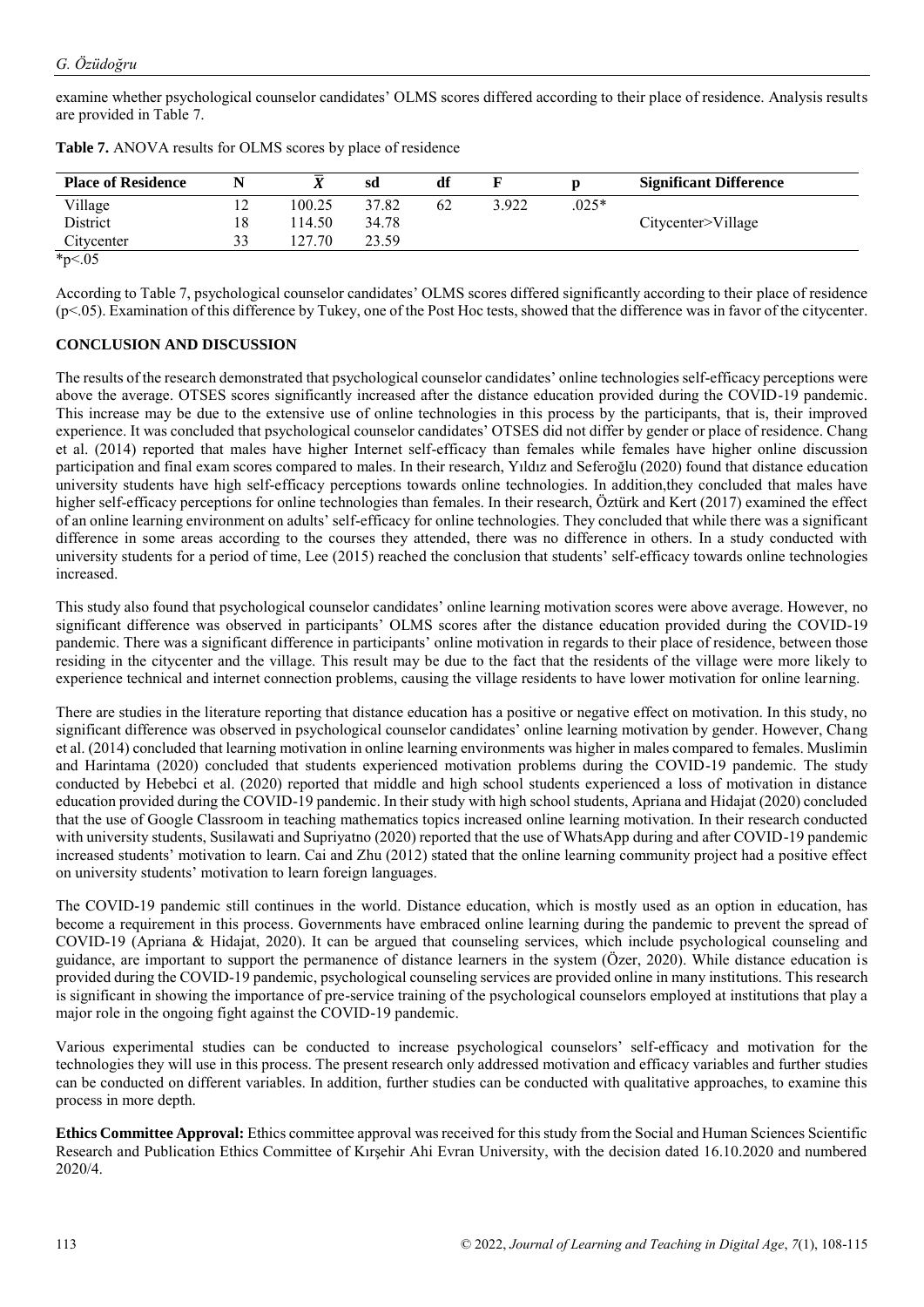## **REFERENCES**

- Alemayehu, L., & Chen, H. L. (2021). The influence of motivation on learning engagement: the mediating role of learning selfefficacy and self-monitoring in online learning environments. *Interactive Learning Environments,* 1-14. https://doi.org/10.1080/10494820.2021.1977962
- Alqurashi, E. (2016). Self-efficacy in online learning environments: A literature review. *Contemporary Issues in Education Research, 9*(1), 45-52. https://doi.org/10.19030/cier.v9i1.9549
- Apriana, A., & Hidajat, D. (2020). Analysis of Google Classroom's online learning motivation on mathematics subjects. *Journal of Mathematical Pedagogy (JoMP), 2*(1), 18-25. https://doi.org/10.26740/jomp.v2n1.p%25p
- Apriyanti, C. (2020). Distance learning and obstacles during Covid-19 outbreak. *Jurnal Ilmiah Pendidikan Dasar, 7*(2), 68-83. http://dx.doi.org/10.30659/pendas.7.2.68-83
- Bandura, A. (1971). *Psychological modeling: Conflicting theories*. Chicago: Aldine-Atherton.
- Bates, A. W. T. (2018). *Teaching in a digital age: Guidelines for designing teaching and learning.* Tony Bates Associates Ltd, Vancouver BC.
- Cabı, E., & Ersoy, H. (2017). Analysis of distance education practices in higher education: The example of Turkey. *Journal of Higher Education and Science, 7*(3), 419-429. Doi: 10.5961/jhes.2017.219
- Cai, S., & Zhu, W. (2012). The impact of an online learning community project on university Chinese as a foreign language students' motivation. *Foreign Language Annals, 45*(3), 307-329. https://doi.org/10.1111/j.1944-9720.2012.01204.x
- Chang, C. S., Liu, E, Z.-F., Sung, H. Y., Lin, C. H., Chen, N. H., & Cheng, S. S. (2014). Effects of online college student's Internet self-efficacy on learning motivation and performance. *Innovations in Education and Teaching International, 51*(4), 366-377, Doi: 10.1080/14703297.2013.771429
- Chen, K., & Jang, S. (2010). Motivation in online learning: Testing a model of self-determination theory. *Computers in Human Behavior, 26*(4), 741-752. https://doi.org/10.1016/j.chb.2010.01.011
- Creswell, J. W. (2012). *Educational research: Planning, conducting, and evaluating quantitative and qualitative research*. Boston, MA: Pearson Education.
- Çelen, F. K., Çelik, A., & Seferoglu, S. S. (2018). Yükseköğretimde çevrim-içi öğrenme: Sistemde yaşanan sorunlar ve çözüm önerileri*. Journal of European Education, 1*(1), 25-34.
- Hartnett, M. (2016). The importance of motivation in online learning. In *Motivation in online education* (pp. 5-32). Springer, Singapore.
- Hebebci, M. T., Bertiz, Y., & Alan, S. (2020). Investigation of views of students and teachers on distance education practices during the Coronavirus (COVID-19) Pandemic. *International Journal of Technology in Education and Science (IJTES), 4*(4), 267-282. https://doi.org/10.46328/ijtes.v4i4.113
- Horzum, M. B., & Çakır, Ö. (2009). The validity and reliability study of the Turkish version of the online technologies selfeficacy scale*. Educational Sciences: Theory & Practice, 9*(3), 1327-1356.
- İşman, A. (2011). *Uzaktan eğitim [Distance education].* Ankara: Pegem.
- Kaya, Z. (2002). *Uzaktan eğitim [Distance education].* Ankara: Pegem.
- Keller, J. M. (1987). Development and use of the ARCS model of instructional design. *Journal of Instructional Development, 10*(3), 2-10.
- Lee, C.-Y. (2015). Changes in self-efficacy and task value in online learning. *Distance Education, 36*(1), 59-79, Doi: 10.1080/01587919.2015.1019967
- Li, L. Y., & Tsai, C. C. (2017). Accessing online learning material: Quantitative behavior patterns and their effects on motivation and learning performance. *Computers & Education,* 114, 286-297. http://dx.doi.org/10.1016/j.compedu.2017.07.007
- Miltiadou, M., & Yu, C. H. (2000). *Validation of the Online Technologies Self-Efficacy Scale (OTSES).* AECT International Convention, Denver CO.
- Moore, M., & Kearsley, G. (2012). *Distance education: A system view of online learning*. Belmont, CA: Wadsworth Cengage Learning.
- Murphy, P. K., & Alexander, P. A. (2000). A motivated exploration of motivation terminology. *Contemporary Educational Psychology, 25*(1), 3-53. https://doi.org/10.1006/ceps.1999.1019
- Muslimin, A. I., & Harintama, F. (2020). Online learning during pandemic: Students' motivation, challenges, and alternatives. *Loquen: English Studies Journal, 13*(2), 60-68. Doi: http://dx.doi.org/10.32678/loquen.v13i02
- Özbaşı, D., Cevahir, H., & Özdemir, M. (2018). Adaptation of online learning motivation scale into Turkish: Validity and reliability*. Trakya University Journal of Education Faculty, 8*(2), 352-368. Doi: 10.24315/trkefd.331973
- Özer, N. (2020). Açık ve uzaktan öğrenme sistemlerindeki psikolojik danışmanlık ve rehberlik hizmetlerinin bireysel farklılıklar kapsamında incelenmesi. *Açıköğretim Uygulamaları ve Araştırmaları Dergisi, 6*(4), 55-80.
- Öztürk, P., & Kert, S. B. (2017). Bir çevrimiçi öğrenme ortamının, yetişkinlerin çevrimiçi öz-yeterlik algısı ve akademik başarılarına etkisi. *Acta Infologica, 1*(1), 39-54.
- Parmaksız, İ., & Gök, A. (2018). The difficulties of school counselors in implementation of counseling and guidance services. *Mehmet Akif Ersoy University Journal of Education Faculty, 47*, 247-265. https://doi.org/10.21764/maeuefd.359595
- Peechapol, C., Na-Songkhla, J., Sujiva, S., & Luangsodsai, A. (2018). An exploration of factors ınfluencing self-efficacy in online learning: A systematic review. *International Journal of Emerging Technologies in Learning, 13*(9), 64-86. <https://doi.org/10.3991/ijet.v13i09.8351>
- Sun, Y., & Rogers, R. (2021). Development and validation of the Online Learning Self-efficacy Scale (OLSS): A structural equation modeling approach. *American Journal of Distance Education*, *35*(3), 184-199. https://doi.org/10.1080/08923647.2020.1831357